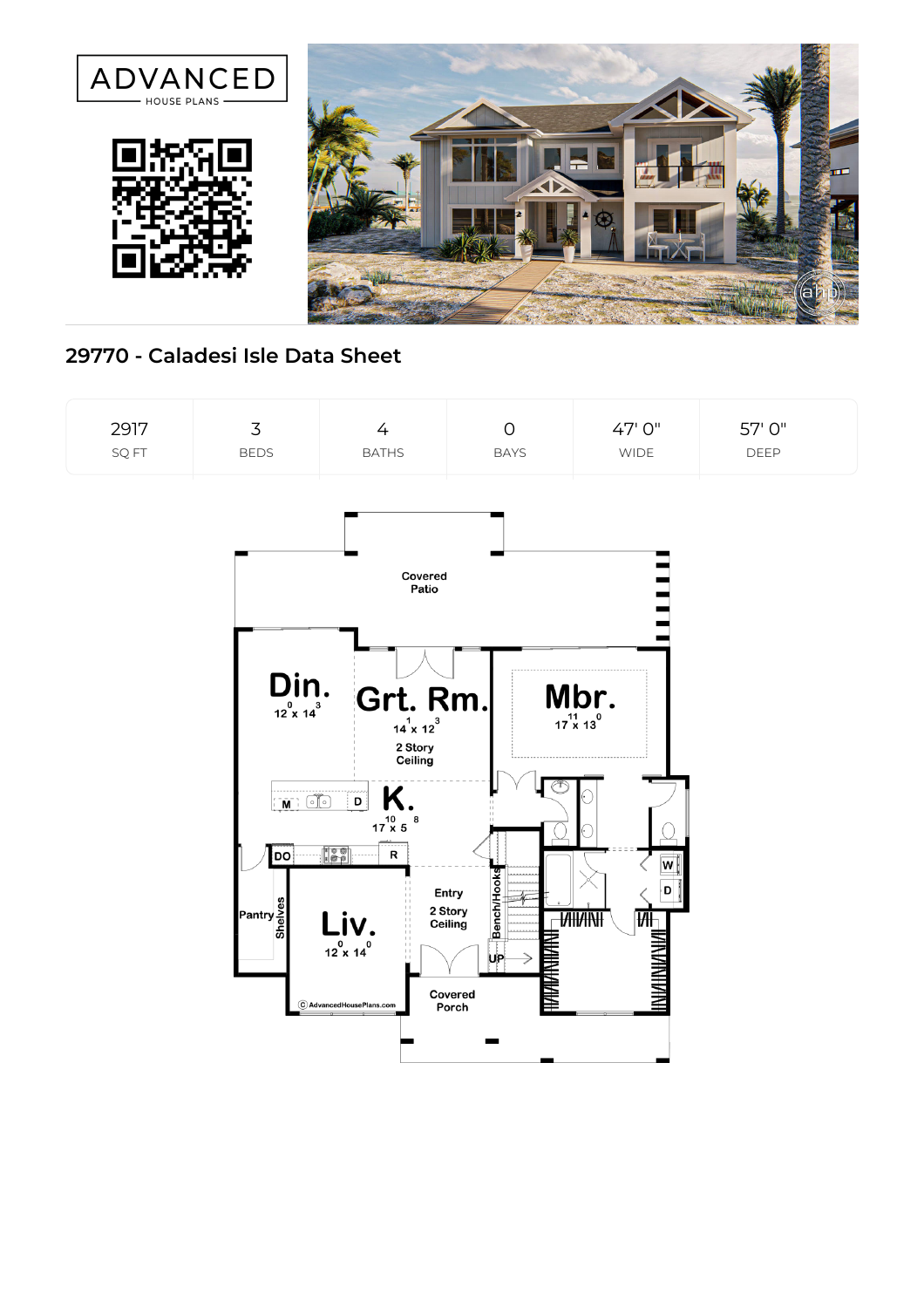

## **Construction Specs**

| Layout                                                                        |                              |
|-------------------------------------------------------------------------------|------------------------------|
| Bedrooms                                                                      | 3                            |
| <b>Bathrooms</b>                                                              | 4                            |
| <b>Square Footage</b>                                                         |                              |
| Main Level                                                                    | 1687 Sq. Ft.                 |
| Second Level                                                                  | 1230 Sq. Ft.                 |
| <b>Total Finished Area</b>                                                    | 2917 Sq. Ft.                 |
| <b>Exterior Dimensions</b>                                                    |                              |
| Width                                                                         | 47' 0"                       |
| Depth                                                                         | 57' 0"                       |
| <b>Default Construction Stats</b><br>Stats are unique to the individual plan. |                              |
| Foundation Type                                                               | Slab                         |
| <b>Exterior Wall Construction</b>                                             | 2x4                          |
| <b>Roof Pitches</b>                                                           | 6/12 Primary, 8/12 Secondary |